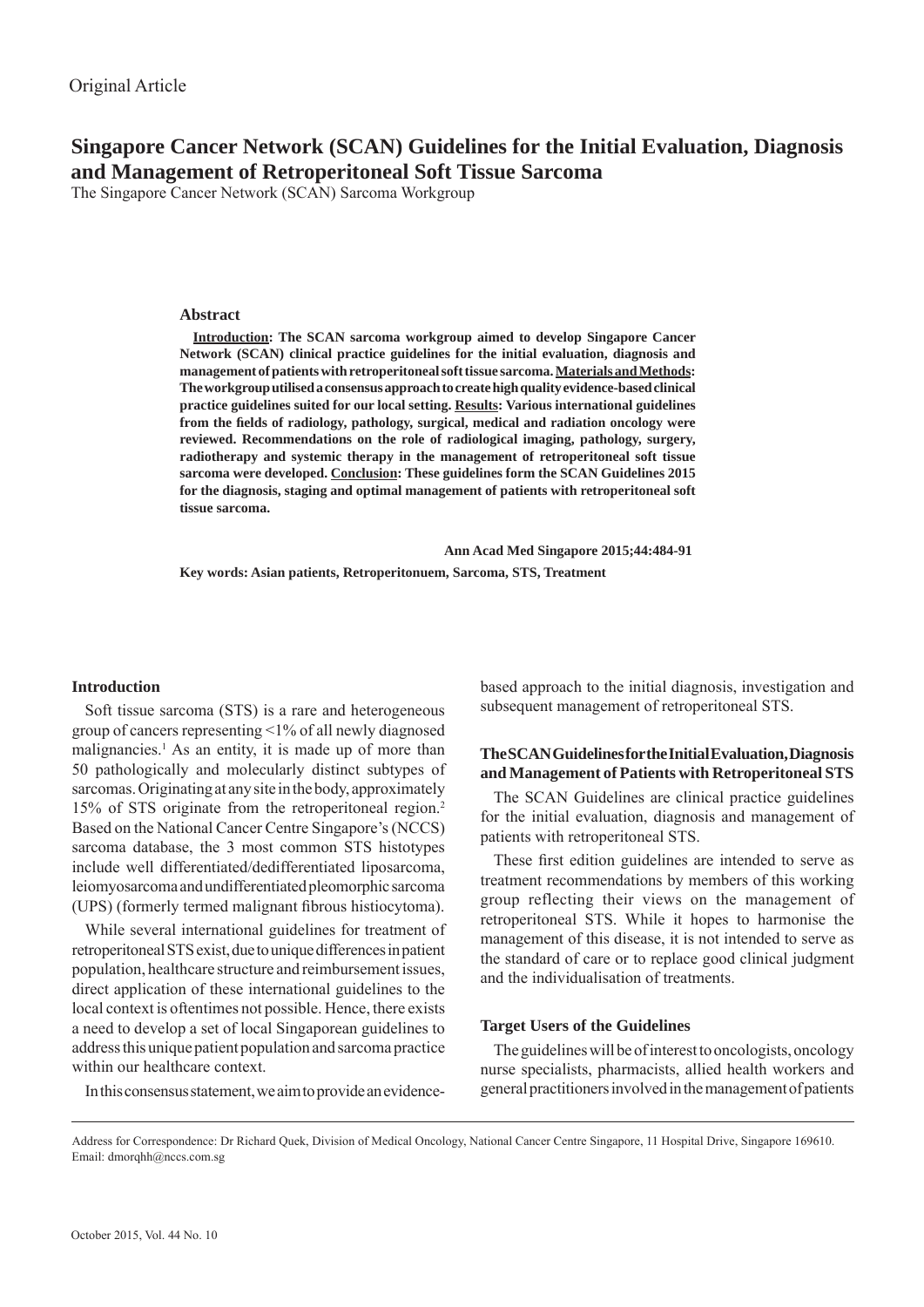with retroperitoneal STS.

#### **Guideline Recommendations/Development**

The SCAN Sarcoma Workgroup comprises a panel of 14 members with special interests in the management of sarcoma. Members come from diverse specialities including orthopaedic surgery, pathology, diagnostic radiology and medical, radiation, surgical, paediatric and musculoskeletal oncology. Membership of the workgroup was by invitation. The workgroup elected its own chairperson and decided on its own scope. Guideline selection was conducted through workgroup consensus. Potential conflicts of interest were declared by the International Committee of Medical Journal Editors (ICMJE) guidelines. Secretarial support for the overall guideline development effort was provided by Annals, Academy of Medicine Singapore. No other financial support was obtained. Guideline searching was conducted by the section lead with input from the workgroup members. The group met once in person, and completed guideline development through email communication.

A consensus approach was used to develop guidelines streamlined to the Singapore context. First, available resources were considered. High quality guidelines<sup>3-6</sup> were selected for review and structured approaches developed for guideline evaluation. This involved the extraction of data on source guideline development, the setting up of mechanisms for selecting recommendations and also recognising possible dissent amongst panel members. The SCAN guidelines were then written with consensus from workgroup members for each recommendation. Calibration of guidelines to the local context based on available Singapore data was encouraged. The final phase involved writing, external review, stakeholder feedback, and the setting up of a mechanism for regular updating. International measures of cost-effectiveness for each recommendation were obtained where available but not used to inform the recommendations.

These guidelines set out to address the 4 main management issues which were selected for this topic:

- 1. Radiological imaging
- 2. Pathology
- 3. Histological diagnosis
- 4. Surgery
- 5. Radiotherapy
- 6. Systemic therapy

The following international guidelines were selected for review:

• "Soft Tissue Sarcoma" (version 2.2014) by von Mehren  $M$  et al<sup>3</sup>

- "Improving Outcomes for People with Sarcoma" by the National Collaborating Centre for Cancer<sup>4</sup>
- "Soft Tissue and Visceral Sarcomas: ESMO Clinical Practice Guidelines for Diagnosis, Treatment and Follow-up" by the European Sarcoma Network Working Group,  $2012^5$
- "Guidelines for the Management of Bone Sarcomas" by Grimer RJ et al<sup>6</sup>

These guidelines will be reviewed or updated every 2 years. If there are significant new developments that impact the management of sarcoma, it will be reviewed earlier.

# **1. Radiological Imaging**

Regardless of presentation and clinical history, crosssectional imaging, in the form of computed tomography (CT) and/or magnetic resonance imaging (MRI) is essential in any approach to sarcoma.7

CT is recommended as the first-line investigation. High resolution, thin slices CT scan with coronal and sagittal multiplanar reconstruction (MPR) capability is desired, with both intravenous and oral contrast medium administration.<sup>9</sup> Intravenous contrast-enhanced helical CT scan of the abdomen and pelvis is the minimum investigation to be performed. This allows for characterisation of the mass, local staging, delineation of the margins and differentiation from adjacent organs and vascular structures. Differentiation between retroperitoneal, intraperitoneal, and visceral origin is essential.4,5,7,8

A CT scan of the thorax to assess for any lung metastatic disease and other intrathoracic pathology can also be performed at the same time.<sup>3-5,7,9</sup> In lieu of a CT thorax scan, a plain erect frontal chest radiograph may be obtained for screening.

MRI scans should be reserved to answer specific problems. With its superior tissue contrast resolution, MRI can be used to assess vascular and neural invasion and to characterise the solid, cystic and necrotic areas of the mass.<sup>3-5,7,8</sup> Scans with and without intravenous MRI contrast medium administration is recommended when this modality is employed.

Preoperative core needle biopsy, if required, should be under CT guidance, with the track and targeted region determined after discussion with the surgical team. The National Comprehensive Cancer Network (NCCN) guidelines state that pre-resection biopsy is necessary in patients receiving preoperative radiation therapy (RT) or chemotherapy; fine needle aspiration is generally insufficient to obtain material sufficient to make a diagnosis, given multiple sarcoma subtypes and a variety of histological and fluorescence in situ hybridisation markers that can be brought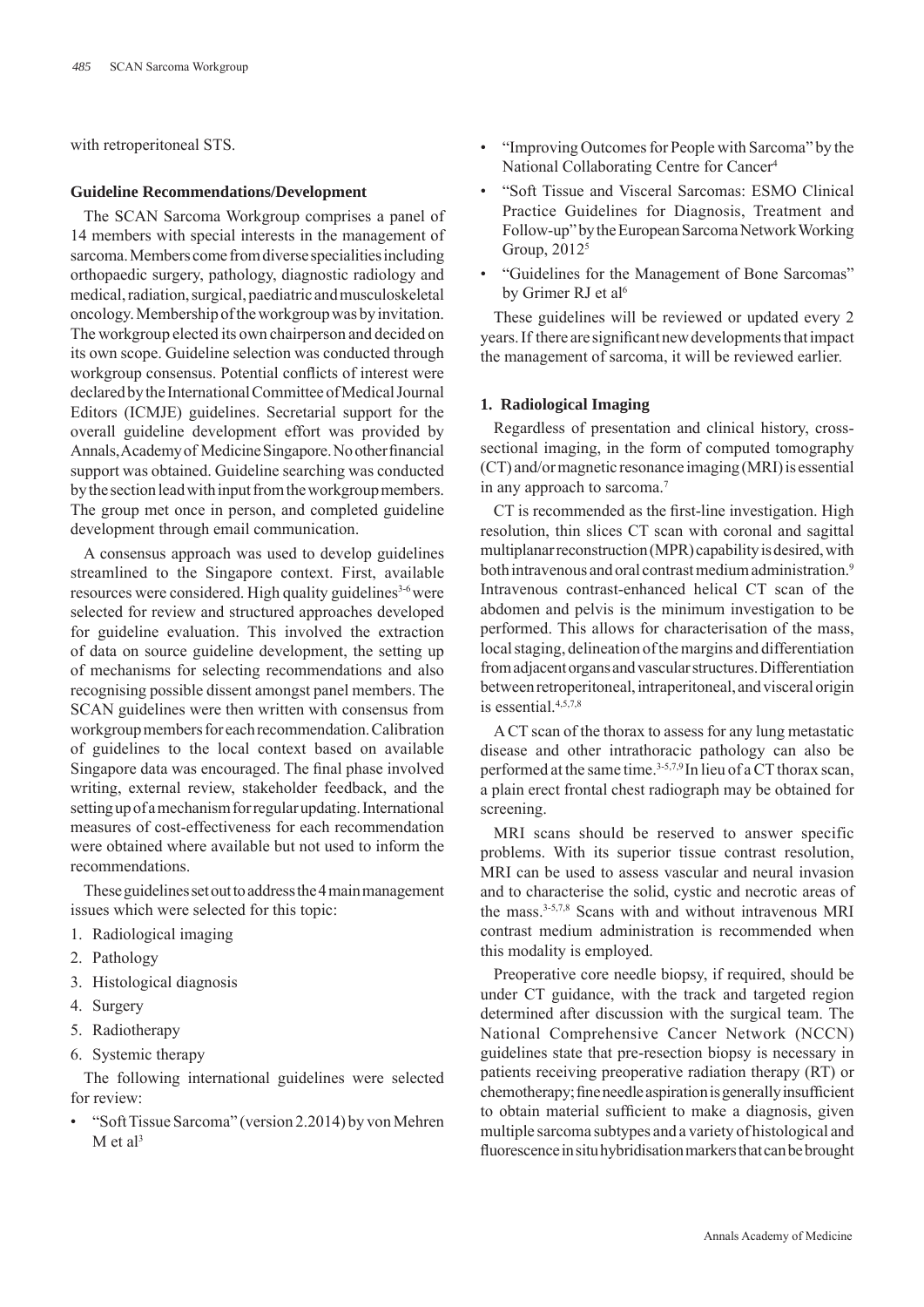to bear on diagnosis (see below on biopsy guidelines).3

The utility of whole body MRI and positron emission tomography (PET) CT imaging is still being evaluated for both staging and post-treatment follow-up, with research still ongoing.

#### **2. Pathology**

The differential diagnoses of a retroperitoneal sarcoma (RPS) are diverse. Before considering a diagnosis of sarcoma, meticulous clinico-pathological effort should be made to exclude the possibility of sarcomatoid carcinoma or mesothelioma, metastasis and benign pseudo-sarcomatous entities. Careful correlation with the clinician and radiologist may yield critical information about the tumour (e.g. history of familial syndromes, necrosis, relationship with adjacent organs) that will greatly aid in narrowing the differential diagnoses.

In adults, the most common groups of RPS are often highgrade, which includes liposarcomas, leiomyosarcomas and undifferentiated pleomorphic sarcoma.10 Liposarcomas can be broadly divided into 3 unique classes: well differentiated/ dedifferentiated, myxoid/round cell, and pleomorphic subtypes. RPS in paediatric patients are uncommon and more likely to be rhabomyosarcomas, extraosseous primitive neuroectodermal tumour (PNET), neuroblastomas, and Wilms tumours.<sup>11,12</sup>

#### *Biopsy Specimen*

If biopsy specimens are required, preliminary investigation generally involves obtaining multiple core biopsies (at least 5 cores) using needles of at least 16 gauge to subtype the tumour and assess tissue viability for further ancillary testing. Malignancy grading may be underestimated in small biopsies; therefore, a final diagnosis can only be reliably obtained after definitive tumour resection. Frozen-section technique for immediate diagnosis should be avoided due to suboptimal histological interpretation and lack of immediate ancillary support.

#### *Resection Specimen*

As with sarcoma elsewhere, tumour site, size, depth, vascular invasion and margin status should be recorded. Detailed discussions of the tumour datasets and gross handling are comprehensively covered in various pathology colleges and organisations guidelines.13-15 For RPS where tumours are often large and voluminous, a few practical suggestions could be made. Firstly, coordination between the surgeon and pathologist is important to ensure that fresh tissue is available for molecular studies and tumour banking. Secondly, "intelligent" sampling of critical sites

| Table 1. Federation Nationale des Centres de Lutte Contre le Cancer |  |
|---------------------------------------------------------------------|--|
| (FNCLCC) Histological Grading Criteria                              |  |

| <b>Tumour</b><br><b>Differentiation</b> | <b>Necrosis</b>                    | <b>Mitotic Count*</b> |
|-----------------------------------------|------------------------------------|-----------------------|
| $(1)$ Well                              | $(0)$ No necrosis                  | $(1)$ 0 – 9           |
| (2) Moderate                            | $(1)$ <50% tumour<br>necrosis      | $(2)$ 10 – 19         |
| $(3)$ Poor                              | $(2) \geq 50\%$ tumour<br>necrosis | (3) > 19              |

\* Established on the basis of per 10 HPF; 1 HPF measures 0.1734 mm2 . Note: The individual score for each parameter (i.e. tumour differentiation, necrosis, and mitotic count) is in parenthesis. The sum of the scores of the 3 parameters determines the grade of malignancy. Grade 1: total score 2,3; Grade 2: 4,5; Grade 3: 6-8.

(e.g. interface region in a dedifferentiated tumour) rather than blind extensive sampling is more cost-effective in obtaining the correct diagnosis. Thirdly, tumours with heterogeneous appearance should be generously sampled to investigate heterologous or dedifferentiated elements.

# **3. Histological Diagnosis**

Histological diagnosis should be made according to the latest (2013) World Health Organization (WHO) classification.<sup>16</sup> Except in a few situations (e.g. preoperative chemotherapy, rarely metastasising tumours or newer entities not categorised in the current grading system), grading of the sarcoma should be provided following the Federation Nationale des Centres de Lutte Contre le Cancer (FNCLCC) grading system (Table 1), which is based on tumour differentiation, mitotic count and necrosis. Histological assessment of these tumours involves careful morphological examination complemented by ancillary investigations. Morphological examination involves a systematic patternbased approach analysing parameters that generally include: a) architecture, b) cytomorphological features, and c) stromal characteristics. Identifying specific types of cells (e.g. lipoblasts, rhabdomyoblasts) can be extremely helpful in subtyping the tumour. For pleomorphic sarcomas it is critically important to subtype these tumours accurately wherever possible because each sarcoma is biologically and prognostically distinct. For example, a pleomorphic liposarcoma has a considerably worse prognosis than a dedifferentiated liposarcoma. Furthermore, what is seen to be UPS under the microscope may actually be 1 aspect of a well differentiated/dedifferentiated liposarcoma.

#### *Ancillary Investigations*

A panel of immunohistochemical stains is routinely ordered primarily to determine the tumour lineage. Some of the common stains used in approaching RPS would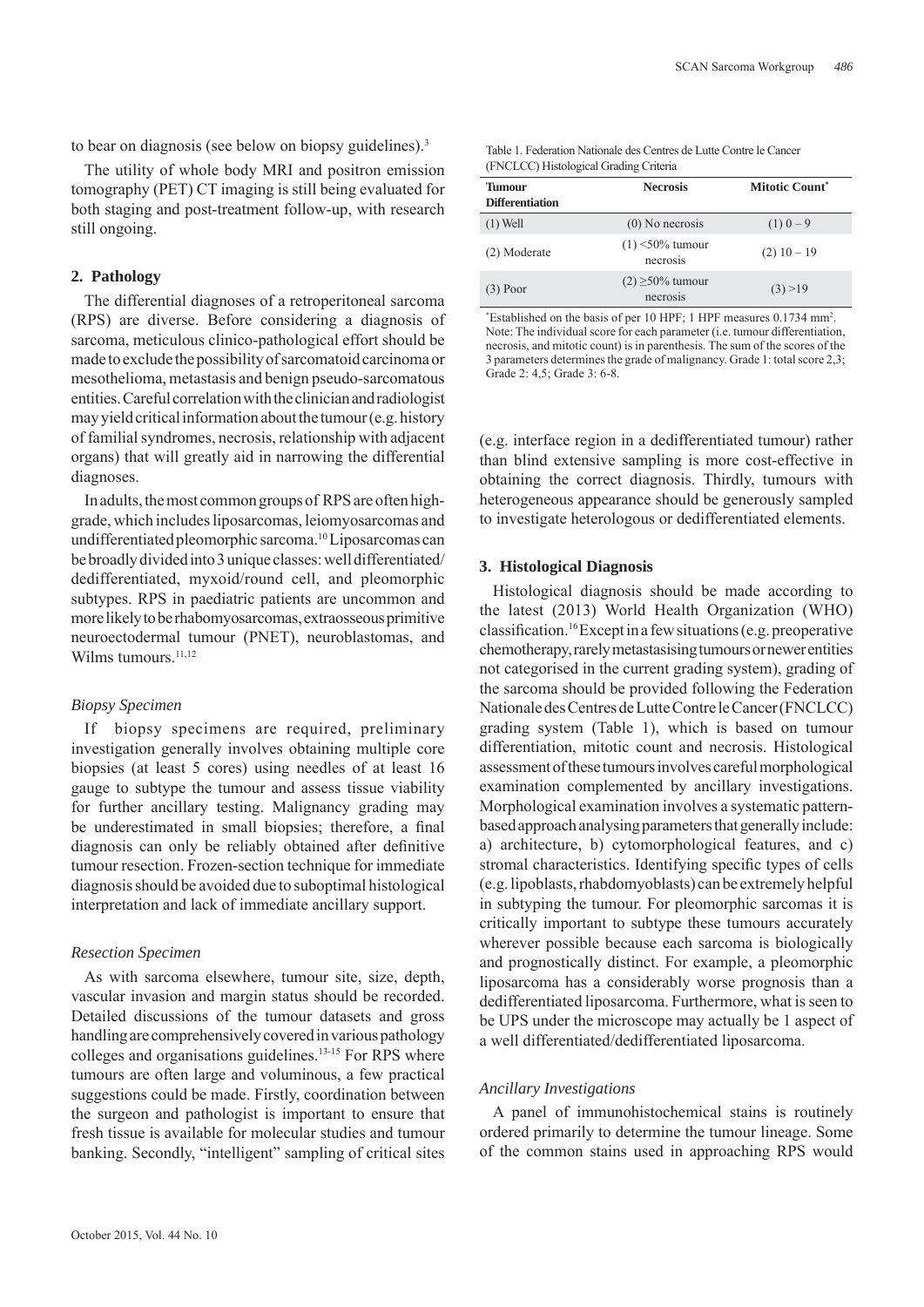include: a) *MDM2* and *CDK4* for well differentiated or dedifferentiated liposarcoma; b) H-caldesmon and desmin for smooth muscle differentiation, c) membranous *CD99* expression for PNET, d) S-100 for neural differentiation, which in some cases of dedifferentiated liposarcoma can be positive, and d) broad spectrum cytokeratin to exclude sarcomatoid carcinomas or mesotheliomas or more rarely other cytokeratin positive sarcoma (e.g. synovial sarcoma).

Molecular tests play a critical role in the diagnostic algorithm of problematic cases. These tests are often regarded as the "gold standard" in confirming diagnosis, especially in sarcomas with recurrent chromosomal translocations. In the context of RPS, molecular tests could be used to detect *HDM2* and *CDK4* amplification for well differentiated and dedifferentiated liposarcoma, translocation  $t(12;16)(q13;p11)$  for myxoid liposarcoma and *EWS* gene rearrangement for Ewing's/PNET and desmoplastic small round cell tumour. As with other ancillary investigations, molecular tests are complementary but not a substitute for histological diagnosis.

In summary, due to its complexity, diagnosing RPS requires meticulous pathological examination with careful clinical and radiological correlation. With the availability of new ancillary diagnostic tools, every effort should be made to accurately subtype a high-grade sarcoma before signing it out as a "high-grade undifferentiated pleomorphic sarcoma".

# **4. Surgery**

Surgery is the mainstay of treatment for STS and the principles of management of RPS do not differ significantly from those of extremity sarcomas. All RPS are considered deep tumours (thus making the differentiation between superficial and deep tumours, a recognised prognostic factor for sarcoma outcomes, useless), located beneath the fascial plane, and their location often also results in a late diagnosis, with an average size of well over 10 cm at presentation. As such, the prognosis is considerably worse in view of these factors. A preoperative biopsy is usually not required if the radiological images are consistent with a retroperitoneal liposarcoma. However, it is useful for the exclusion of other non-sarcomatous tumours, and when preoperative treatment with radiation or chemotherapy is being considered. In a resectable lesion, surgery can be planned for and must achieve adequate margins.<sup>17</sup> The emphasis is on obtaining wide or radical margin remains, though these margins are much harder to define. In the extremity, where a wide margin is attained by removing a rim of 1 cm to 2 cm of normal tissue and radical resection typically necessitates a compartmental resection, the retroperitoneum is less compartmentalised and structures

within it are often in close proximity, if not adjacent to the sarcoma.18 A contrast-enhanced CT scan is critical to define the potentially involved organs, with the absence of a distinct fat plane in such cases. It is also noted that with the diagnosis of dedifferentiated liposarcoma, the normal appearing fat surrounding will oftentimes represent well differentiated liposarcoma and should be removed en bloc intraoperatively. Resection with a curative intent must take into account the need for functionality after the surgery. Multivisceral resections are not uncommon, and may encompass an en bloc resection of surrounding structures such as the large or small intestine, kidney, stomach, spleen and, occasionally, the vascular structures. Resection of an involved inferior vena cava can be performed safely, and often does not require a reconstruction, especially in the face of long-standing compression by the enlarging retroperitoneal tumour, with the formation of adequately draining collateral vessels. Resection of a portion of the aorta will require reconstruction, most often with a prosthetic graft. In recurrent tumours, the planes for dissection become less distinct, and clear margins may necessitate the removal of adherent organs, as true invasion may be difficult to ascertain. It has been shown that patients with RPS are more likely to receive a complete resection of their tumour and have improved survival if they were treated at a specialist tertiary centre, and at a hospital with a high volume of sarcoma work.

Preoperative radiation therapy is administered by some centres in an attempt to "sterilise the margins", with its proponents citing the need for a lower dosage of required radiation to the well vascularised field and the still-present tumour obviating a need for a spacer to prevent radiation to other uninvolved organs. However, preoperative radiation would necessitate a preoperative core biopsy, and the issues of contamination and subsequent excision of the biopsy pathway should be considered. Postoperative radiation, in the absence of preoperative radiation therapy, is offered to those with an involved margin and in selected patients with high-grade and large tumours (extrapolated from data from extremity sarcomas), but definitive evidence has yet to be established for pre or postoperative radiation of RPS, in particular since radiation postoperatively will by definition lead to a greater degree of radiation to normal tissue, which is pushed out of the way in preoperative radiation treatment of a retroperitoneal STS (see below). In the event of an unresectable RPS, downstaging can be considered with chemotherapy or radiation.

In summary, surgery is the mainstay of treatment for RPS. Clear margins, including an intact pseudocapsule are necessary to decrease the local recurrence rates. This may necessitate en bloc multivisceral resection of organs that are adherent to the RPS.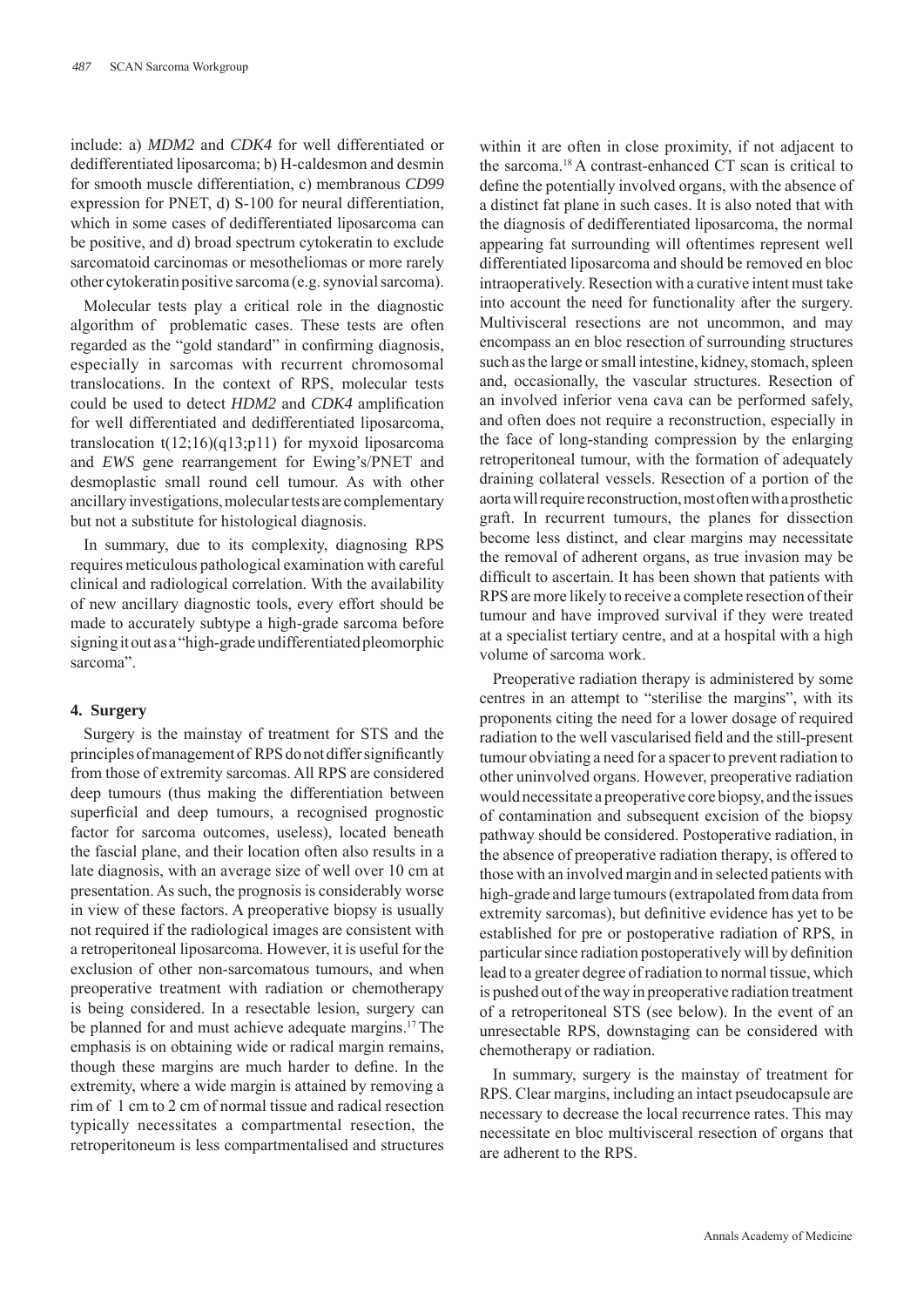# **5. Radiotherapy**

Local relapse rates remain around 50% even with macroscopic complete resection, hence the interest in adjuvant therapies such as radiotherapy to improve local control. As with limb sarcomas, radiotherapy can be delivered either preoperatively or postoperatively. There are potential advantages to the preoperative approach:

- a) the primary tumour in situ represents a well defined target volume;
- b) the tumour itself acts a spacer, displacing the small bowel from high dose treatment volume, thus reducing acute and late toxicity;
- c) radiotherapy may be more effective in the preoperative setting because of better oxygenation;
- d) preoperative radiotherapy may thicken the pseudocapsule of the tumour, thus aiding surgical resection and reducing intraperitoneal spillage;
- e) it may render an unresectable tumour resectable.

Two prospective trials<sup>19</sup> of preoperative radiotherapy have shown favourable local control rates of 60% following macroscopically complete resection. The dose for preoperative radiotherapy is 50 Gy. The use of advanced radiotherapy delivery techniques such as intensity modulated radiation therapy (IMRT) or tomotherapy allows selective dose escalation beyond 55 Gy to the margin at risk and may be considered.<sup>20</sup> A randomised trial to compare surgery alone versus preoperative radiotherapy and surgery was attempted in North America, but closed due to poor accrual. A similar trial in Europe has been ongoing since 2012, but results are not expected until some years later.<sup>21</sup> Intraoperative radiotherapy has been shown in retrospective series to improve local control rates and should be considered where available, usually in combination with pre- or postoperative external beam radiotherapy.22

A non-randomised retrospective series<sup>23</sup> has documented improved local control without overall survival benefit with postoperative radiotherapy. However, the presence of radiation dose-limiting structures in the postoperative target volume presents a significant challenge and often limits the dose to 50 GY to 55 Gy to well defined areas at risk.<sup>6</sup> If it is to be considered, the use of omentum or other tissue spacers to displace bowel from the tumour bed is recommended to reduce the risk of radiation induced bowel toxicity.<sup>3</sup>

In summary, while a number of retrospective studies showing favourable local control with both pre- and postoperative radiotherapy exist, there is a distinct lack of level 1 randomised trial evidence for radiotherapy in RPS. Therefore, while the general indications for radiating any soft tissue sarcomas are still valid (large, intermediate-high grade, incompletely resected),<sup>3</sup> the unique difficulties posed by the proximity of radiosensitive organs at risk mandate multidisciplinary discussion to determine feasibility and sequencing of radiation therapy.

# **6. Systemic Therapy**

Knowledge of the histologic spectrum of RPS, in addition to appreciation of their significantly disparate biologies, is critical to optimal management. Well differentiated liposarcomas have the most favourable prognosis, and are disposed almost exclusively to local recurrence, with negligible incidence of distant metastasis. They are also of low histological grade with no known responses to cytotoxic chemotherapy. These factors thus suggest no rationale for adjuvant systemic therapy with cytotoxic agents in primary or recurrent well differentiated liposarcoma. Both dedifferentiated liposarcoma and leiomyosarcoma are high-grade tumours with equally poor prognosis relative to well differentiated liposarcoma. Crucially, this similar eventual survival is mediated by diametrically disparate patterns of recurrence—while dedifferentiated liposarcoma, akin to well differentiated liposarcoma, is chiefly prone to local recurrence, leiomyosarcoma manifests primarily distant relapses.24 This disparity in the pattern of treatment failure necessitates a tailored, histology-specific approach in thinking about primary and adjuvant therapy. For instance, of these diagnoses, it may be argued that leiomyosarcomas could benefit most from effective adjuvant systemic therapy.

Perhaps because of the predominance of well differentiated/ dedifferentiated liposarcoma in the retroperitoneum and its relative chemotherapy resistance, scant prospective data are available regarding the use of adjuvant chemotherapy specifically in resected localised primary RPS. Fewer than 10% of major adjuvant chemotherapy trials in sarcoma conducted thus far comprised patients with retroperitoneal disease.25,26 A retrospective analysis of neoadjuvant therapy in high-grade RPS revealed no improvement in survival relative to that predicted by the appropriate nomogram, although histopathologic response to neoadjuvant therapy predicted for improved outcomes compared with nonresponders.27 There is no prospective data assessing the value of perioperative systemic therapy in the setting of locally recurrent disease. At this time, we do not recommend adjuvant chemotherapy as a routine standard of care in resected retroperitoneal STS except in rare chemotherapy sensitive subtypes more common in children, e.g. Ewing sarcoma.

While the objective of chemotherapy in the setting of unresectable or metastatic disease is palliative, a consideration especially relevant to RPS is the significant morbidity of bulky abdomino-peritoneal disease, thus amplifying the value of achieving substantive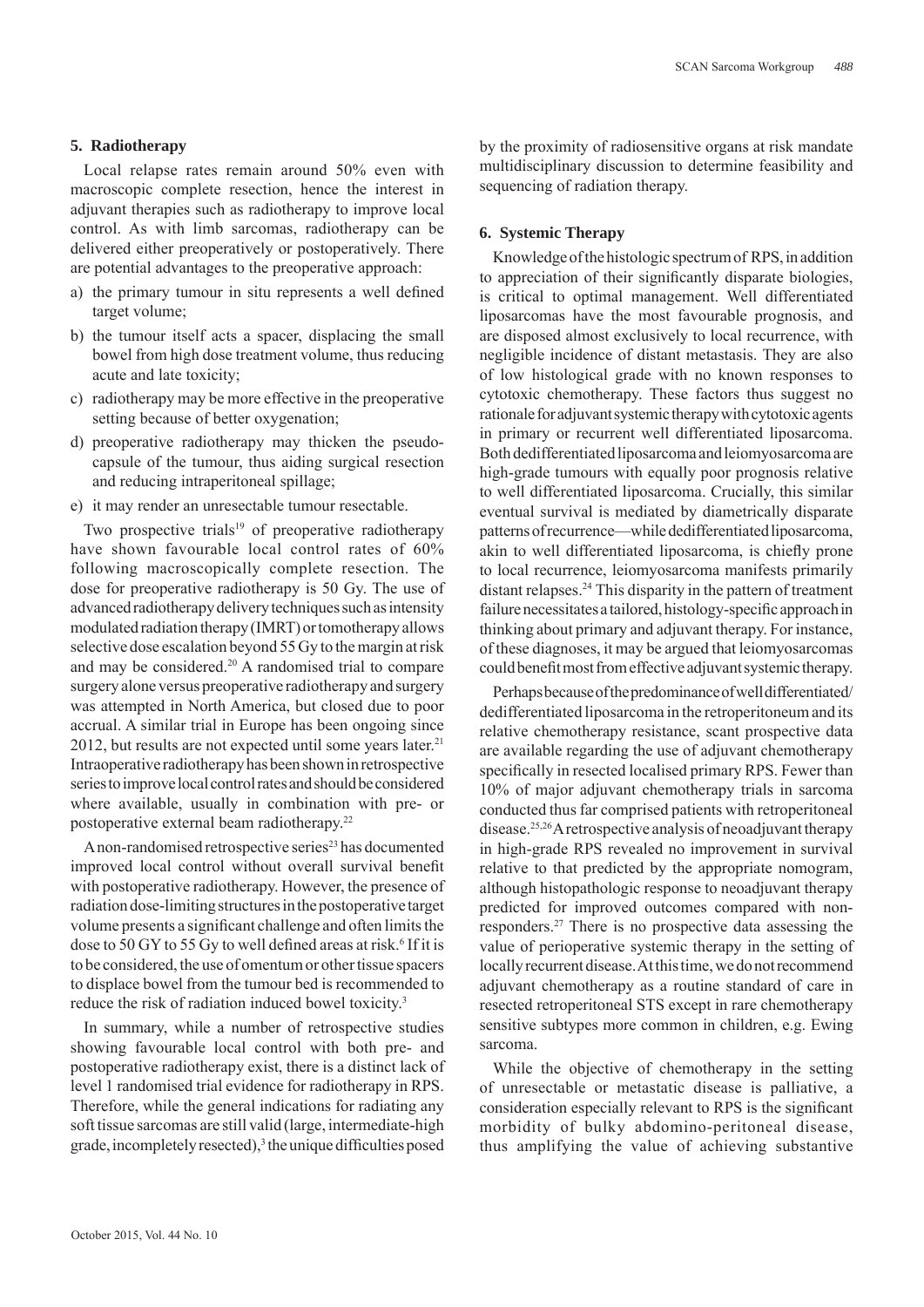clinicoradiologic responses with systemic therapy. A large French study evaluating almost 600 patients with locally advanced or metastatic RPS demonstrated an objective response rate of 16% and a progression-free survival of nearly 6 months with palliative chemotherapy.<sup>28</sup> Although histological subtype did not feature as a significant prognostic factor for chemotherapy response or overall outcome in this particular study, it remains the most important factor in choosing systemic agents for treatment. Well differentiated and dedifferentiated liposarcomas respond poorly to cytotoxic chemotherapy, associated with objective response rates of 10% to 12% with anthracycline-based treatment.<sup>29,30</sup> A defining molecular pathway—amplification of the anti-apoptotic proteins *HDM2*, which inhibits the tumour suppressor *p53*, and *CDK4*, which suppresses the tumour suppressor retinoblastoma protein—is present in over 90% of well and dedifferentiated liposarcomas.<sup>31</sup> These aberrations have become molecular signatures used for definitive diagnosis of liposarcoma, and present unique therapeutic opportunities through pharmacological antagonism of *HDM2* and *CDK4* in tumours with functional *p53* and Rb protein, respectively. Early phase clinical studies of both *HDM2* and *CDK4* inhibitors have revealed modest activity so far.32,33 In the case of leiomyosarcomas, there is moderate sensitivity, above and beyond anthracycline-based chemotherapy, to one of several agents given either singly or in combination, including gemcitabine in combination with docetaxel,<sup>34</sup> single agent trabectedin (approved outside of US),<sup>35</sup> dacarbazine or temozolomide, and gemcitabine in combination with dacarbazine.<sup>36</sup> Other histologies that make up a small proportion of retroperitoneal disease include undifferentiated pleomorphic sarcoma, malignant peripheral nerve sheath tumours and solitary fibrous tumour. While the former 2 diagnoses are high-grade tumours often treated with anthracycline-based combination chemotherapy, solitary fibrous tumour has a more varied biology, and a less predictable response to cytotoxic agents. It has, however, been shown to derive benefit from therapy directed against vascular endothelial growth factor, either singly or in combination with chemotherapy.<sup>37,38</sup> Pazopanib, a multitargeted tyrosine kinase inhibitor directed against vascular endothelial growth factor, platelet-derived growth factor, fibroblast growth factor receptor and KIT, remains an option for any non-liposarcoma soft tissue sarcoma failing other chemotherapy in the recurrent or metastatic setting, having demonstrated significant benefit in progression-free survival in a landmark randomised phase 3 trial.<sup>39</sup>

### **Conclusion**

Due to its complexity, heterogeneity and rarity, retroperitoneal STS is a challenging disease to diagnose and treat and best managed in a high volume centre

experienced in the management of these diseases. Guidelines contextualised to the local patient and unique healthcare setup in Singapore will hopefully streamline care and improve clinical outcomes for our sarcoma patients.

#### *Confl icts of Interest*

*The workgroup members have nothing to disclose.*

#### *Workgroup Members*

*The Members of the SCAN Sarcoma Workgroup are Section Lead and Workgroup Chairperson: Richard Quek, MBBS, MRCP (UK), Division of Medical Oncology, National Cancer Centre Singapore, Singapore; Workgroup Members (Voting): Mohamad Farid, MBBS, M Med (Int Med), MRCP (UK), Division of Medical Oncology, National Cancer Centre Singapore, Singapore; Lai Peng Chan, MBBS, FRCR, FAMS, Department of Diagnostic Radiology, Singapore General Hospital, Singapore; Francis KC Chin, MBBS, MSc (Rad Biol), FRCR (Clinical Oncology) (UK), Division of Radiation Oncology, National Cancer Centre Singapore, Singapore; Leon Foo, MBBS (S'pore), MMed (Ortho Surg), FRCSEd (Edin) (Ortho), Island Orthopaedic Consultants, Mount Elizabeth Medical Centre, Singapore; Victor KM Lee, MBBS, FRCPA, Department of Pathology, National University Health System, Singapore; Mark E Puhaindran, MBBS (S'pore), MRCS (Edin), MMed (Surgery), Division of Musculoskeletal Oncology, National University Health System, Singapore; Shui Yen Soh, MBBS, MRCPCH (UK), Department of Paediatric Subspecialties Haematology/Oncology Service, KK Women's and Children's Hospital, Singapore; Khee Chee Soo, MBBS, MD, FRACS, Division of Surgical Oncology, National Cancer Centre Singapore, Singapore; Mann Hong Tan, MBBS, MD, FRCS (Edin & Glasg), Department of Orthopaedic Surgery, Singapore General Hospital, Singapore; Jonathan YH Teh, MBBS, FRCR (Clinical Oncology) (UK), Division of Radiation Oncology, National Cancer Centre Singapore, Singapore; Melissa CC Teo, MBBS, FRCS, MPH, Division of Surgical Oncology, National Cancer Centre Singapore, Singapore; Steven BS Wong, MB ChB(UK), MMED (NUS), FAMS, Department of Diagnostic Radiology, Singapore General Hospital, Singapore; Workgroup Member (Non-Voting): Serene AK Ong, MSc, Group Education, SingHealth Academy, SingHealth, Singapore.*

#### *Reviewers*

*Invited reviewers were Sun Young Rha, MD, PhD, Division of Medical Oncology, Department of Internal Medicine, Yonsei Cancer Center, Yonsei University College of Medicine, South Korea; Charlotte Benson, MBChB, MRCP, Sarcoma Unit, Royal Marsden Hospital, UK; Robert Maki, MD, PhD, FACP, Tisch Cancer Institute, Mt Sinai Medical Centre (New York), USA.*

#### **REFERENCES**

- 1. Jemal A, Tiwari RC, Murray T, Ghafoor A, Samuels A, Ward E, et al. Cancer statistics, 2004. CA Cancer J Clin 2004;54:8-29.
- 2. Pisters PW. Soft Tissue Sarcoma. In: Norton JA, Bollinger RR, Chang AE, Lowry SF, Mulvihill SJ, Pass HI, Thompson RW, editors. Surgery: Basic Science and Clinical Evidence. 1st ed. Springer: New York, 2001.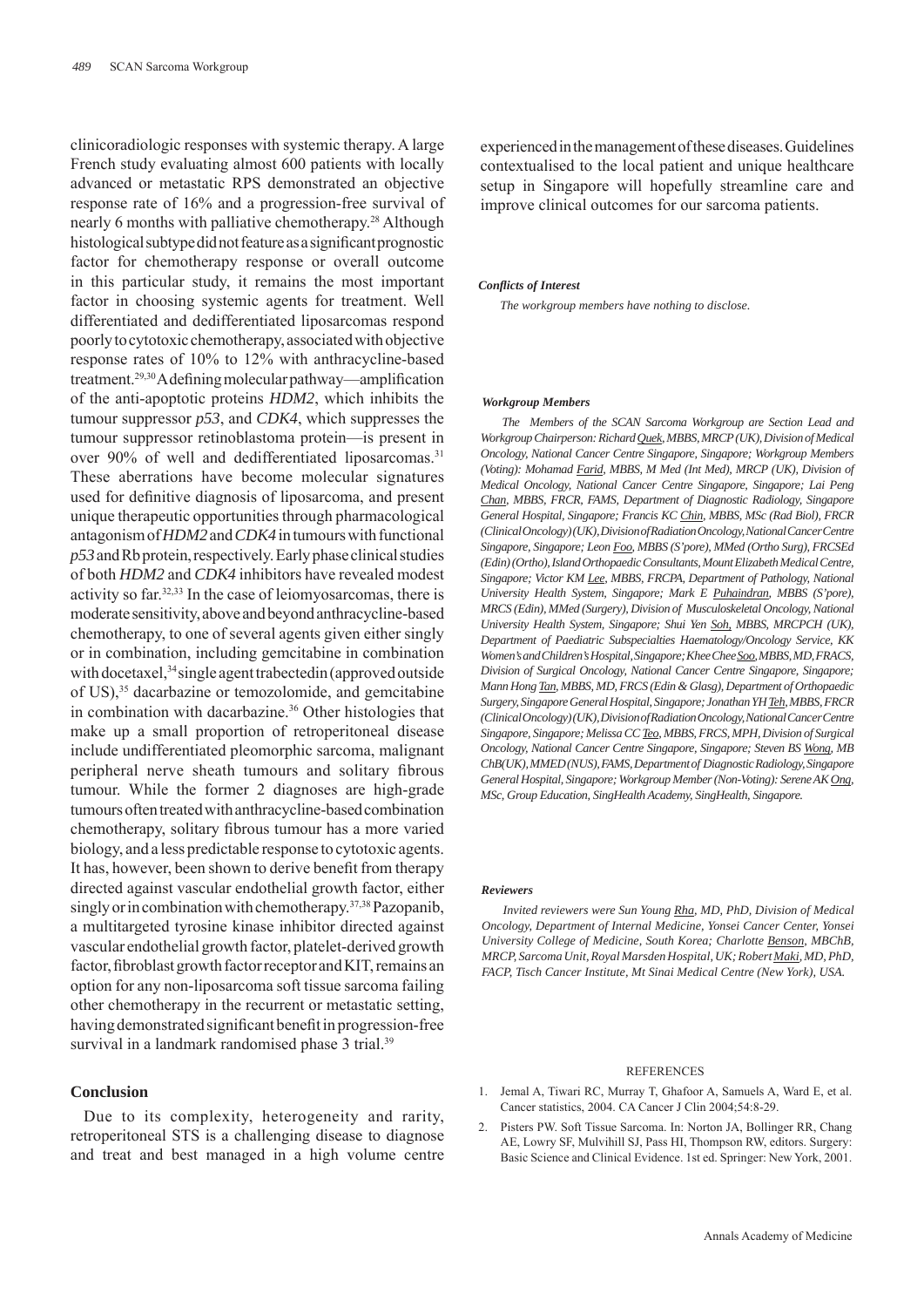- 3. Von Mehren M, Randall RL, Bengamin RS, Boles S, Bui MM, Casper ES, et al. Soft tissue sarcoma, version 2.2014. J Natl Compr Canc Netw 2014;12:473-83.
- 4. National Institute for Health and Clinical Excellence, UK, 2006. Guidance on cancer services. Improving outcomes for people with sarcoma. Available at: https://www.nice.org.uk/guidance/csgsarcoma/evidence/ improving-outcomes-for-people-with-sarcoma-the-manual2. Accessed on 4 May 2015.
- 5. European Sarcoma Network Working Group. Soft tissue and visceral sarcomas: EMSO clinical practice guidelines for diagnosis, treatment and follow-up. Ann Oncol 2012;23:vii92-vii99.
- 6. Grimer R, Athanasou N, Gerrand C, Judson I, Lewis I, Morland B, et al. UK Guidelines for the Management of Bone Sarcomas. Sarcoma 2010;2010:317462. doi: 10.1155/2010/317462.
- 7. Shiraev T, Pasricha SS, Choong P, Schlicht S, van Rijswijk CS, Dimmick S, et al. Retroperitoneal sarcomas: a review of disease spectrum, radiological features, characterisation and management. J Med Imaging Radiat Oncol 2013;57:687-700.
- 8. Mullinax JE, Zager JS, Gonzalez RJ. Current diagnosis and management of retroperitoneal sarcoma. Cancer Control 2011;18:177-87.
- 9. Eary JF, Hawkins DS, Rodler ET, Conrad EU 3rd. (18)F-FDG PET in sarcoma treatment response imaging. Am J Nucl Med Mol Imaging 2011;1:47–53.
- 10. McGrath PC. Retroperitoneal sarcomas. Semin Surg Oncol. 1994;10:364-8.
- 11. Pham TH, Iqbal CW, Zarroug AE, Donohue JH, Moir C. Retroperitoneal sarcomas in children: outcomes from an institution. J Pediatr Surg 2007;42:829-33.
- 12. Thomas DM, O'Sullivan B, Gronchi A. Current concepts and future perspectives in retroperitoneal soft-tissue sarcoma management. Expert Rev Anticancer Ther 2009;9:1145-57.
- 13. College of American Pathologists. Available at: www.cap.org. Accessed on 3 June 2013.
- 14. The Royal College of Pathologists. Available at: www.rcpath.org. Accessed on 3 June 2013.
- 15. The Royal College of Pathologists of Australasia. Available at: www. rcpa.edu.au. Accessed on 3 June 2013.
- 16. World Health Organization. In: Fletcher CDM, Bridge JA, Hogendoorn PCW, Mertens F, editors. WHO Classification of Tumours of Soft Tissue and Bone. 4th ed. France: IARC Press, 2013.
- 17. Bonvalot S, Raut CP, Pollock RE, Rutkowski P, Strauss DC, Hayes AJ, et al. Technical considerations in surgery for retroperitoneal sarcomas: position paper from E-Surge, a master class in sarcoma surgery and EORTC-STBSG. Ann Surg Oncol 2012;19:2981-91.
- 18. Brennan MF, Antonescu CR, Maki RG. Natural History: Importance of Size, Site and Histopathology. In: Management of soft tissue sarcoma. New York: Springer, 2012. p. 26-30.
- 19. Pawlik TM, Pisters PW, Mikula L, Feig BW, Hunt KK, Cormier JN, et al. Long-term results of two prospective trials of preoperative external beam radiotherapy for localized intermediate- or high-grade retroperitoneal soft tissue sarcoma. Ann Surg Oncol 2006;13:508-17.
- 20. Tzeng CW, Fiveash JB, Popple RA, Arnoletti JP, Russo SM, Urist MM, et al. Preoperative radiation therapy with selective dose escalation to the margin at risk for retroperitoneal sarcoma. Cancer 2006;107:371-9.
- 21. European Organisation for Research and Treatment of Cancer (EORTC). Surgery With or Without Radiation Therapy in Treating Patients With Previously Untreated Nonmetastatic Retroperitoneal Soft Tissue Sarcoma (STRASS). Available at: http://clinicaltrials.gov/show/NCT01344018. Accessed on 3 June 2014.
- 22. Gieschen HL, Spiro IJ, Suit HD, Ott MJ, Rattner DW, Ancukiewicz M, et al. Long-term results of intraoperative electron beam radiotherapy for

primary and recurrent retroperitoneal soft tissue sarcoma. Int J Radiat Oncol Biol Phys 2001;50:127-31.

- 23. Heslin MJ, Lewis JJ, Nadler E, Newman E, Woodruff JM, Casper ES, et al. Prognostic factors associated with long-term survival for retroperitoneal sarcoma: implications for management. J Clin Oncol 1997;15:2832-9.
- 24. Tan M, Brennan MF, Agaram NP, Qin LX, Kuk D, Moraco N, et al. The importance of histologic subtype for outcome prediction in primary retroperitoneal sarcoma: a single institution study of 674 patients. Available at: http://webcache.googleusercontent.com/search?q=cache:o1Xe\_ HsG6R8J:https://www.ctos.org/CTOSPresentations/2013%2520Pr esentations/Thursday%2520CTOS.oct13.2013/1525\_Tan%2520RP %2520sarcoma%2520histologic%2520subtype%25202013-10-30. pptx+&cd=2&hl=en&ct=clnk&gl=sg. Accessed on 3 June 2014.
- 25. Bramwell V, Rouesse J, Steward W, Santoro A, Schraffordt-Koops H, Buesa J, et al. Adjuvant CYVADIC chemotherapy for adult soft tissue sarcoma—reduced local recurrence but no improvement in survival: a study of the European Organization for Research and Treatment of Cancer Soft Tissue and Bone Sarcoma Group. J Clin Oncol 1994;12:1137-49.
- 26. Woll PJ, Reichardt P, Le Cesne A, Bonvalot S, Azzarelli A, Hoekstra HJ, et al; EORTC Soft Tissue and Bone Sarcoma Group and the NCIC Clinical Trials Group Sarcoma Disease Site Committee. Adjuvant chemotherapy with doxorubicin, ifosfamide, and lenograstim for resected soft-tissue sarcoma (EORTC 62931): a multicentre randomised controlled trial. Lancet Oncol 2012;13:1045-54.
- 27. Donahue TR, Kattan MW, Nelson SD, Tap WD, Eilber FR, Eilber FC. Evaluation of neoadjuvant therapy and histopathologic response in primary, high-grade retroperitoneal sarcomas using the sarcoma nomogram. Cancer 2010;116:3883-91.
- 28. Toulmonde M, Bonvalot S, Ray-Coquard I, Stoeckle E, Riou O, Isambert N, et al; French Sarcoma Group. Retroperitoneal sarcomas: patterns of care in advanced stages, prognostic factors and focus on main histological subtypes: a multicenter analysis of the French Sarcoma Group. Ann Oncol 2014;25:730-4.
- 29. Italiano A, Toulmonde M, Cioffi A, Penel N, Isambert N, Bompas E, et al. Advanced well differentiated/dedifferentiated liposarcomas: role of chemotherapy and survival. Ann Oncol 2012;23:1601-7.
- 30. Jones RL, Fisher C, Al-Muderis O, Judson IR. Differential sensitivity of liposarcoma subtypes to chemotherapy. Eur J Cancer 2005;41:2853-60.
- 31. Sirvent N, Coindre JM, Maire G, Hostein I, Keslair F, Guillou L, et al. Detection of MDM2-CDK4 amplification by fluorescence in situ hybridization in 200 paraffin-embedded tumor samples: Utility in diagnosing adipocytic lesions and comparison with immunohistochemistry and realtime PCR. Am J Surg Pathol 2007;31:1476-89.
- 32. Ray-Coquard I, Blay JY, Italiano A, Le Cesne A, Penel N, Zhi J, Heil F, Rueger R, Graves B, et al. Effect of the MDM2 antagonist RG7112 on the P53 pathway in patients with MDM2-amplified, well-differentiated or dedifferentiated liposarcoma: an exploratory proof-of-mechanism study. Lancet Oncol 2012;13:1133-40.
- 33. Dickson MA, Tap WD, Keohan ML, D'Angelo SP, Gounder MM, Antonescu CR, et al. Phase II trial of the CDK4 inhibitor PD0332991 in patients with advanced CDK4-amplified well-differentiated or dedifferentiated liposarcoma. J Clin Oncol 2013;31:2024-8.
- 34. Hensley ML. Update on gemcitabine and docetaxel combination therapy for primary and metastatic sarcomas. Curr Opin Oncol 2010 Jul;22:356-61.
- 35. Demetri GD, Chawla SP, von Mehren M, Ritch P, Baker LH, Blay JY, et al. Efficacy and safety of trabectedin in patients with advanced or metastatic liposarcoma or leiomyosarcoma after failure of prior anthracyclines and ifosfamide: results of a randomized phase II study of two different schedules. J Clin Oncol 2009;27:4188-96.
- 36. García-Del-Muro X, López-Pousa A, Maurel J, Martín J, Martínez-Trufero J, Casado A, et al; Spanish Group for Research on Sarcomas. Randomized